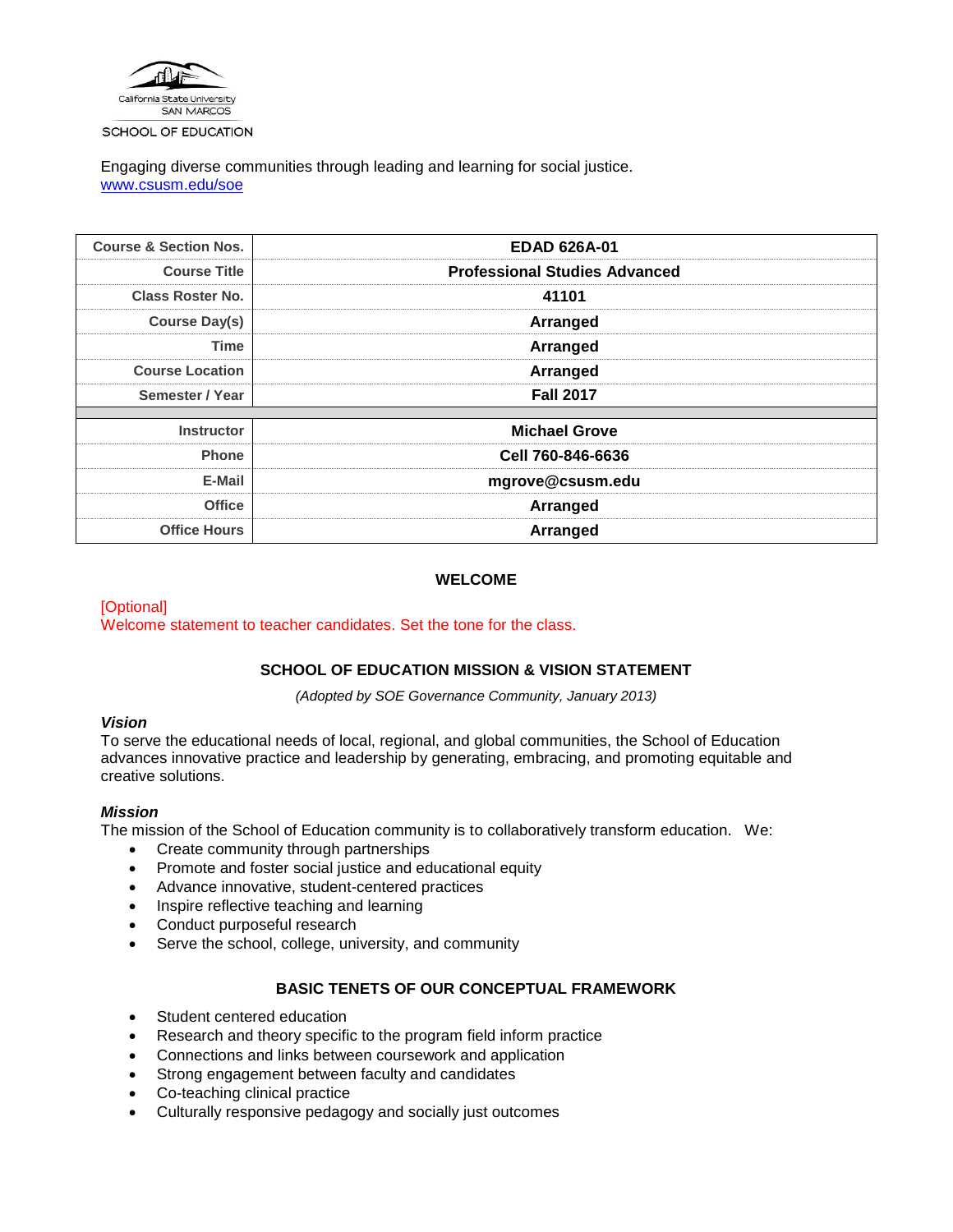# **COURSE DESCRIPTION**

This course provides students with basic on-site experiences appropriate to an entry-level administrator. Students will work closely with an on-site administrator and university faculty in the development and implementation of a plan for field experiences including basic preliminary administrative functions. Students will develop a paper, project, or other product, collaboratively agreed upon with the supervisory team, which integrates learning from the fieldwork and which will be used by the cooperating site. *Graded Credit/ No Credit*

## **Course Prerequisites**

Enrollment in EDAD 610 and EDAD 612

## **Course Objectives**

Students will design and complete leadership field work aligned with the Preliminary Administrative Services Credential Standards and the California Administrative Performance Expectations in the current semester classes. Students will engage in leadership roles that demonstrate their knowledge and skills in working with students and adults in a school setting.

## **Unique Course Requirements**

Students will engage in a minimum of 30 hours (equivalent of 2 units) in planning and implementing the leadership field study.

## **Required Texts**

None

## **Cougar Courses**

Online container for course materials and resources.

# **COURSE LEARNING OUTCOMES**

Upon successful completion of this course, students will be able to reflect on the California Administrative Performance Standards and their learning growth as aligned with the EDAD 610 and EDAD 612 courses based on reading, discussions, assignments, and field experience at a school site.

### **Expected Dispositions for the Education Profession**

Assessing a candidate's dispositions within a professional preparation program is recognition that teaching and working with learners of all ages requires not only specific content knowledge and pedagogical skills, but positive attitudes about multiple dimensions of the profession. The School of Education has identified six dispositions – social justice and equity, collaboration, critical thinking, professional ethics, reflective teaching and learning, and life-long learning—and developed an assessment rubric. The Master's in Educational Administration has two additional dispositions: visionary and ready to lead. For each dispositional element, there are three levels of performance - *unacceptable*, *initial target*, and *advanced target*. The description and rubric for the three levels of performance offer measurable behaviors and examples.

The assessment is designed to provide candidates with ongoing feedback for their growth in professional dispositions and includes a self-assessment by the candidate. The dispositions and rubric are presented, explained and assessed in one or more designated courses in each program. In Ed Admin the courses where dispositions are assessed are EDAD 610, EDAD 618A, and EDAD 620. Based upon assessment feedback candidates will compose a reflection that becomes part of the candidate's Teaching Performance Expectation portfolio. Candidates are expected to meet the level of *initial target* during the program.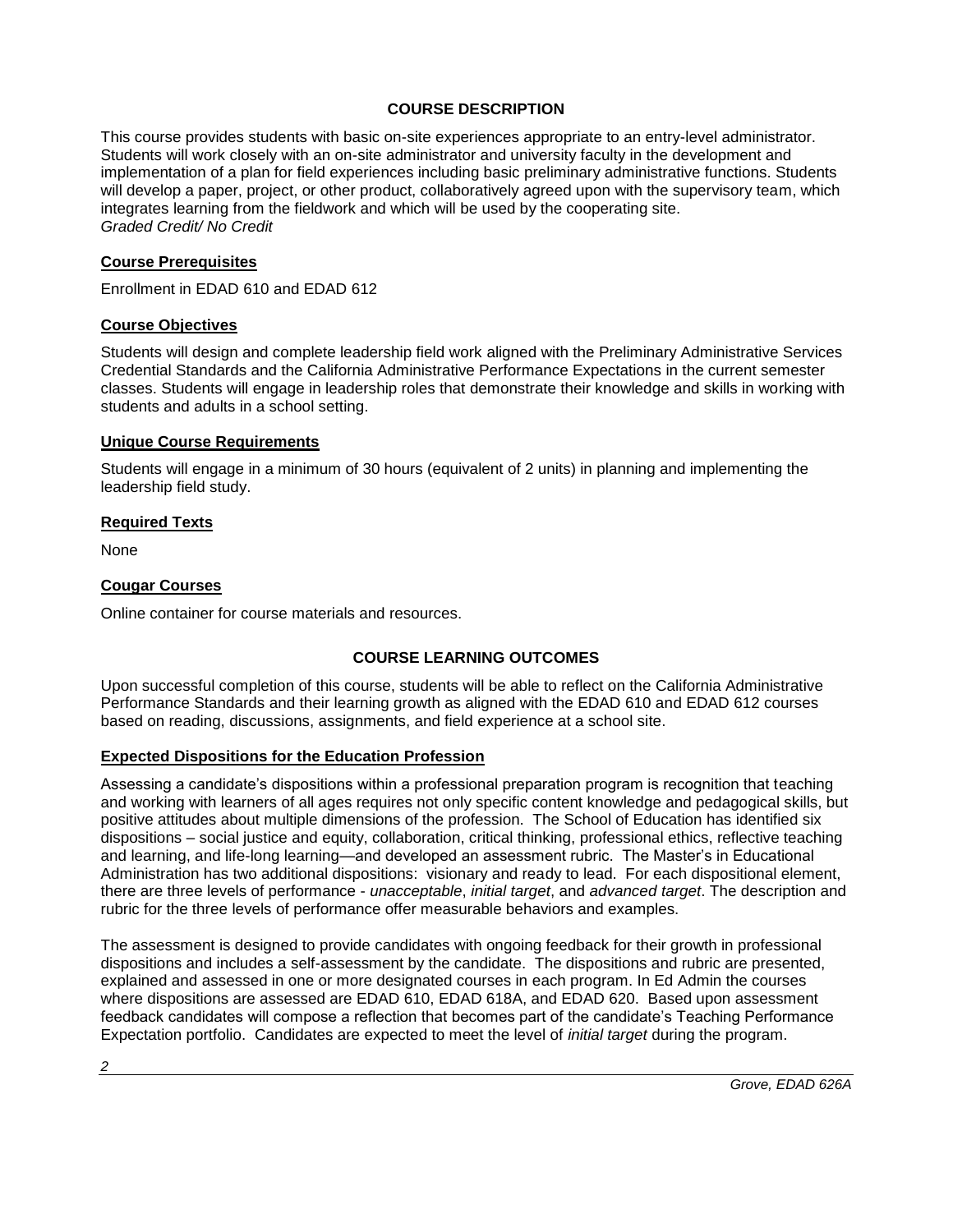# **PROGRAM STUDENT LEARNING OUTCOMES (PSLOS)**

The Master of Arts in Education Program assesses four (4) Program Student Learning Outcomes (PSLO).

**PSLO 1: Professional Dispositions** (EDAD 610, EDAD 618A, & EDAD 620)

**PSLO 2: Leadership Skills** (Professional Portfolio)

**PSLO 3: Analyze Research** (EDUC 622)

# **PSLO 4: Integrate Research** (EDUC 698)

The course objectives, assignments, and assessments are also aligned with the CCTC standards for a California Preliminary Administrative Services Credential. This course is designed to help teachers seek skills, knowledge, and attitudes necessary to assist schools and district in implementing effective programs for all students. The successful candidate will be able to merge theory and practice in order to realize a comprehensive and extensive educational program for all students. Candidates will be required to formally match alignment with the following Preliminary Administrative Services Credential standards in this course:

# *Category III: Field Experiences in the Program*

## **Program Standard 12: Nature of Field Experiences**

In the administrative services preparation program, candidates participate in practical field experiences that are designed to facilitate the application of theoretical concepts in authentic settings. Each candidate is introduced to the major duties and responsibilities authorized by the administrative services credential as articulated in the *Performance Expectations*. Field experiences include a variety of diverse and realistic settings both in the day-to-day functions of administrators and in long-term policy design and implementation.

## **Program Standard 13: Guidance, Assistance and Feedback**

The administrative services preparation program sponsor has an effective system by which the candidate's performance is guided, assisted, and evaluated in each field experience. In this system, at least one field/clinical supervisor and at least one program supervisor provide complete, accurate, and timely feedback to the candidate, including constructive suggestions for improvement.

Other standards may also apply to this semester's field experiences as are aligned with Courses EDAD 618A and EDAD 618B.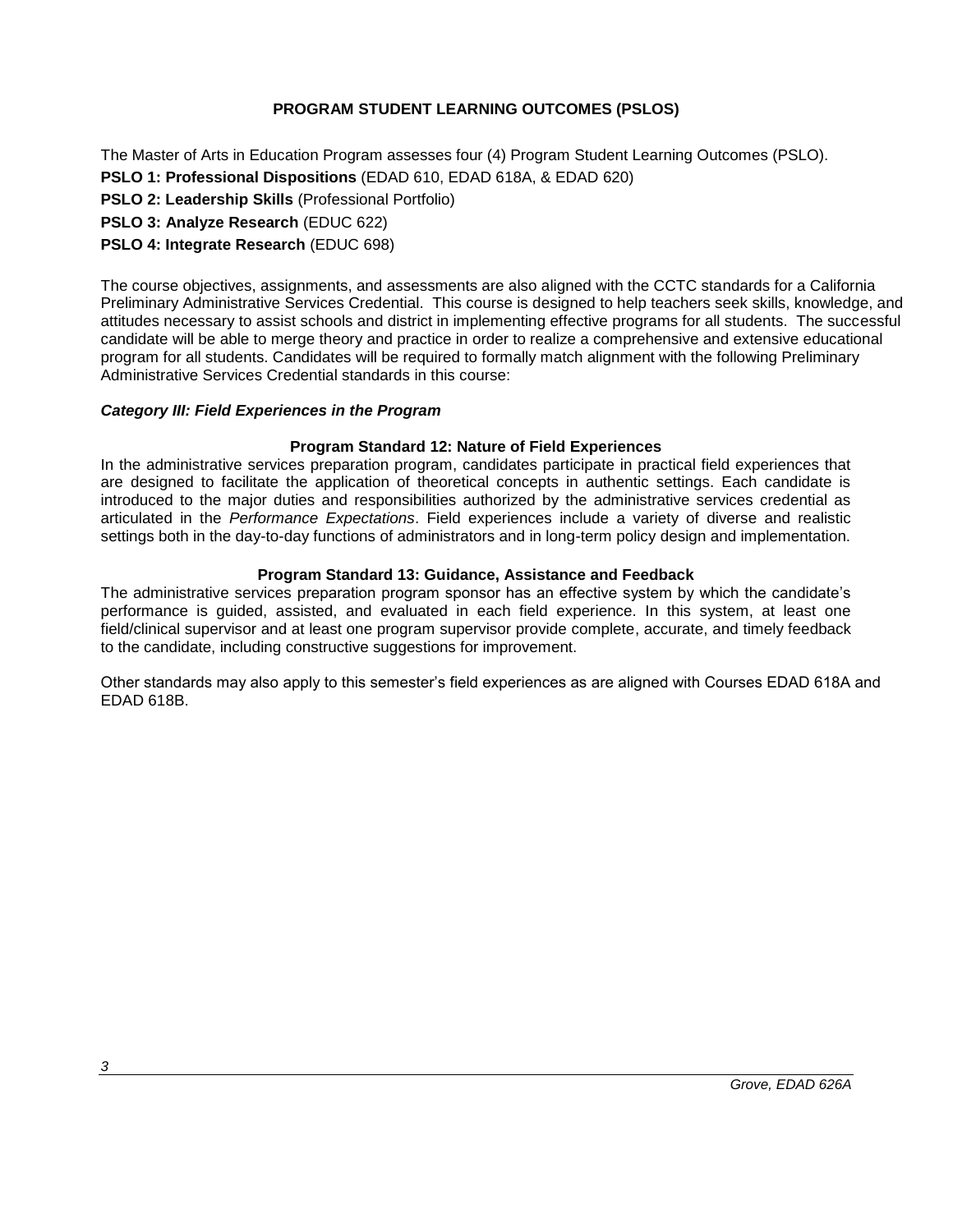# **SCHEDULE/COURSE OUTLINE FOR ADMIN SHADOWING EXPERIENCE**

| Item                         | Week 1 | Week 2 | Weeks 3-6 | Week 7 | Week 8 |
|------------------------------|--------|--------|-----------|--------|--------|
| Talk to mentor about a       | X      |        |           |        |        |
| shadowing proposal           |        |        |           |        |        |
| Post Form 1 in Cougar        |        | X      |           |        |        |
| Courses                      |        |        |           |        |        |
| Conduct shadowing field      |        |        |           |        |        |
| study                        |        |        | Х         |        |        |
| Collect evidence of field    |        |        | X         |        |        |
| study                        |        |        |           |        |        |
| Write final report in Form 2 |        |        |           | x      |        |
| Submit Form 2 with           |        |        |           |        |        |
| signatures                   |        |        |           |        |        |

# **SCHEDULE/COURSE OUTLINE FOR DATA & ASSESSMENT EXPERIENCE**

| <b>Item</b>                     | Week 9 | Week 10 | Weeks 11- | <b>Week</b> | <b>Week</b> |
|---------------------------------|--------|---------|-----------|-------------|-------------|
|                                 |        |         | 14        | 15          | 16          |
| Talk to mentor about a topic    |        |         |           |             |             |
| proposal                        | Χ      |         |           |             |             |
| Post Form 1 in Cougar Courses   |        |         |           |             |             |
| Conduct field study             |        |         |           |             |             |
| Collect evidence of field study |        |         |           |             |             |
| Write final report in Form 2    |        |         |           |             |             |
| Submit Form 2 with signatures   |        |         |           |             |             |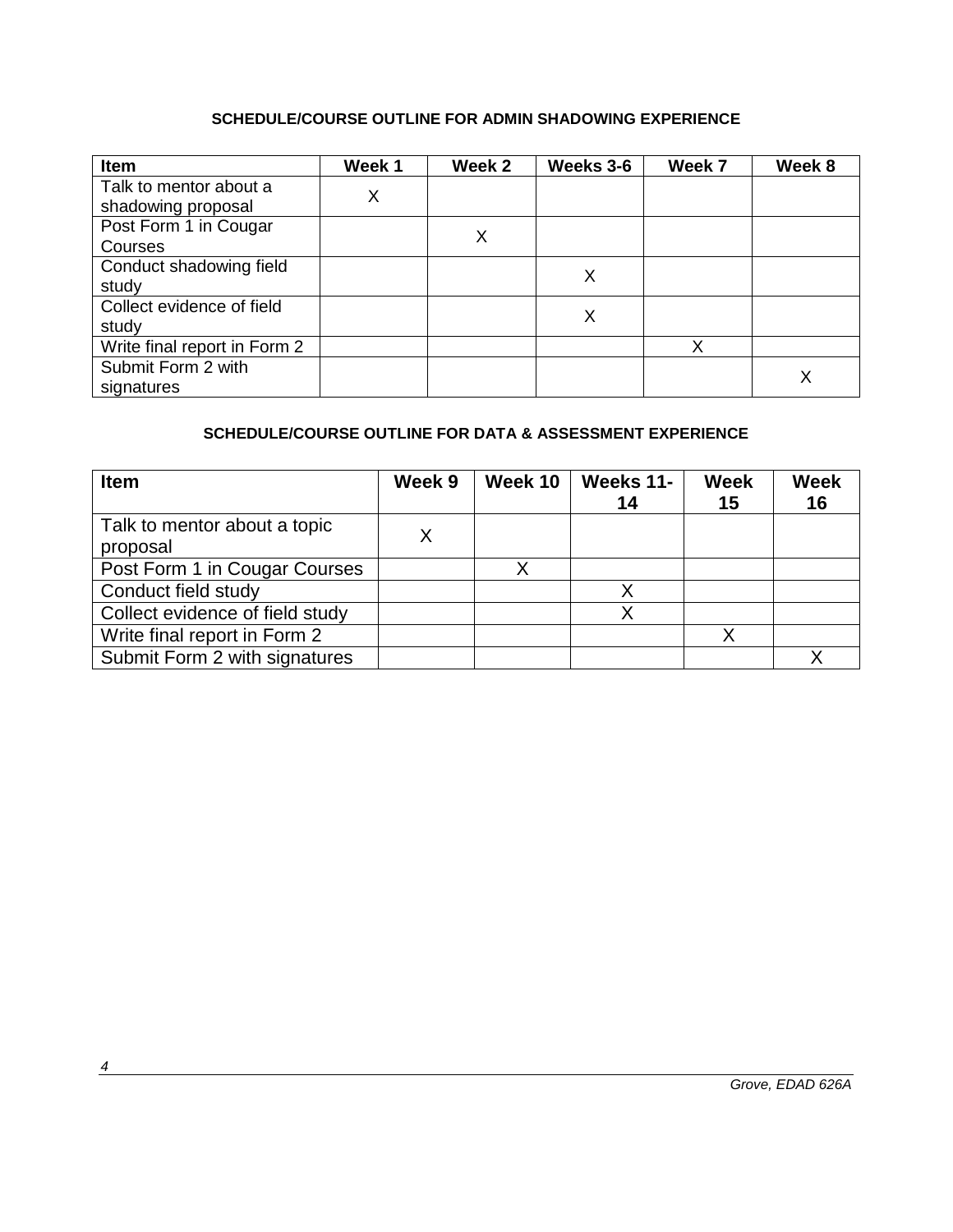# **COURSE REQUIREMENTS AND GRADED COURSE COMPONENTS**

# **Course Assignments**

The candidate will submit Form 1, the field study proposal, by week 2 and week 10 of the 16 week course. The candidate will submit Form 2, the field study report and reflection, by week 16 of the 16 week course.

## **Grading Standards**

The course is graded as a Credit/No credit.

## **Final Exam Statement**

There is no final exam in this course.

## **School of Education Attendance Policy**

Due to the dynamic and interactive nature of courses in the School of Education, all candidates are expected to attend all classes and participate actively. At a minimum, candidates must attend more than 80% of class time, or s/he may not receive a passing grade for the course at the discretion of the instructor. Individual instructors may adopt more stringent attendance requirements. Should the candidate have extenuating circumstances, s/he should contact the instructor as soon as possible. *(Adopted by the COE Governance Community, December, 1997).*

# **GENERAL CONSIDERATIONS**

# **CSUSM Academic Honesty Policy**

Students will be expected to adhere to standards of academic honesty and integrity, as outlined in the Student Academic Honesty Policy. All assignments must be original work, clear and error-free. All ideas/material that are borrowed from other sources must have appropriate references to the original sources. Any quoted material should give credit to the source and be punctuated accordingly.

Academic Honesty and Integrity: Students are responsible for honest completion and representation of their work. Your course catalog details the ethical standards and penalties for infractions. There will be zero tolerance for infractions. If you believe there has been an infraction by someone in the class, please bring it to the instructor's attention. The instructor reserves the right to discipline any student for academic dishonesty, in accordance with the general rules and regulations of the university. Disciplinary action may include the lowering of grades and/or the assignment of a failing grade for an exam, assignment, or the class as a whole.

Incidents of Academic Dishonesty will be reported to the Dean of Students. Sanctions at the University level may include suspension or expulsion from the University.

Refer to the full Academic Honesty Policy at: [http://www.csusm.edu/policies/active/documents/Academic\\_Honesty\\_Policy.html](http://www.csusm.edu/policies/active/documents/Academic_Honesty_Policy.html)

### **Plagiarism**

As an educator, it is expected that each candidate (course participant) will do his/her own work, and contribute equally to group projects and processes. Plagiarism or cheating is unacceptable under any circumstances. If you are in doubt about whether your work is paraphrased or plagiarized see the Plagiarism